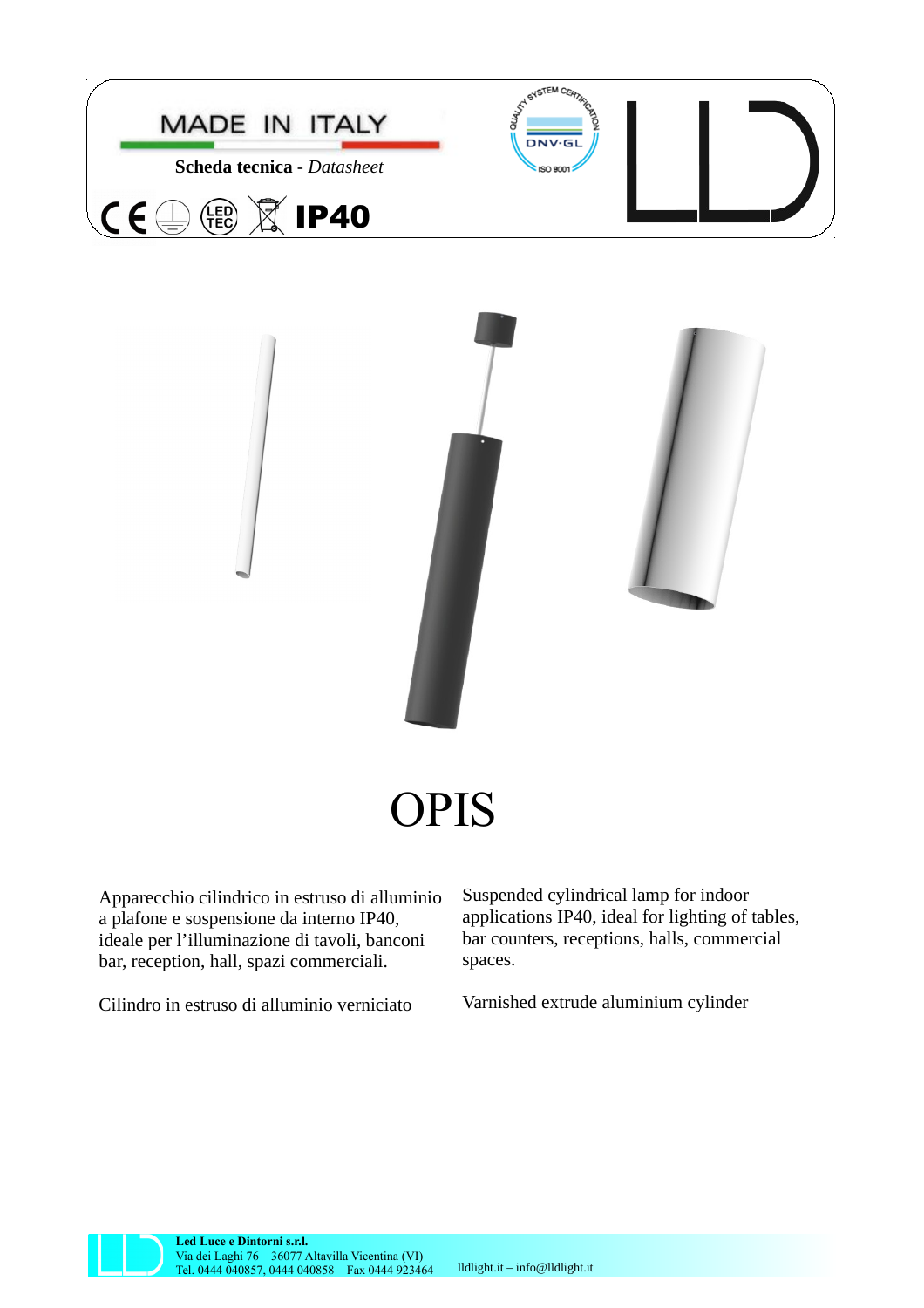





| <b>TECHNICAL DATA</b>                                                 |                                                                                                                                                                              |
|-----------------------------------------------------------------------|------------------------------------------------------------------------------------------------------------------------------------------------------------------------------|
| POTENZA ASSORBITA<br>Power Absorption                                 | S:4W<br>M: 10W<br>L:20W                                                                                                                                                      |
| <b>ALIMENTAZIONE</b><br>Supply Voltage                                | 230Vac                                                                                                                                                                       |
| <b>COLLEGAMENTO</b><br>Connection                                     | Tensione di rete<br>To main voltage                                                                                                                                          |
| <b>DURATA MEDIA LED</b><br>Average LED life                           | 50.000h                                                                                                                                                                      |
| <b>COLORI LED DISPONIBILI</b><br>LED colours available                | 2700K, 3000K, 4000K                                                                                                                                                          |
| <b>CRI</b>                                                            | 90                                                                                                                                                                           |
| <b>FASCI DISPONIBILI</b><br>Available Lens                            | $S:30^\circ$<br>$M: 8^\circ, 30^\circ$<br>L: 12°, 38°                                                                                                                        |
| <b>FLUSSO LUMINOSO</b><br>Luminous Flux                               | S: 460lm (2700K), 480lm (3000K), 520lm (4000K)<br>M: 1150lm (2700K), 1200lm (3000K). 1300lm (4000K)<br>L: 2300lm (2700K), 2400lm (3000K), 2600lm (4000K)                     |
| <b>INSTALLAZIONE</b><br><b>Installation</b>                           | Plafone completo di staffa e grani di fissaggio, sospensione con basetta e 1,5mt di cavo trasparente<br>Ceiling mounted with bracket and setscrews, suspension with mounting |
| <b>TEMPERATURA DI ESERCIZIO</b><br><b>Operating Temperature</b>       | $-10+45$ °C                                                                                                                                                                  |
| <b>CALPESTABILE</b><br>Walk Over                                      | N <sub>0</sub>                                                                                                                                                               |
| <b>CARRABILE</b><br>Drive Over                                        | N <sub>0</sub>                                                                                                                                                               |
| <b>GRADO DI PROTEZIONE IP</b><br>IP rating                            | <b>IP40</b>                                                                                                                                                                  |
| <b>CLASSE DI CONSUMO ENERGETICO</b><br><b>Energy Efficiency Class</b> | $A/A+/A++$                                                                                                                                                                   |
| <b>CLASSE DI ISOLAMENTO</b><br><b>Insulation Class</b>                | Classe 1<br>Class 1                                                                                                                                                          |
| <b>PROTEZIONI</b><br>Protections                                      |                                                                                                                                                                              |